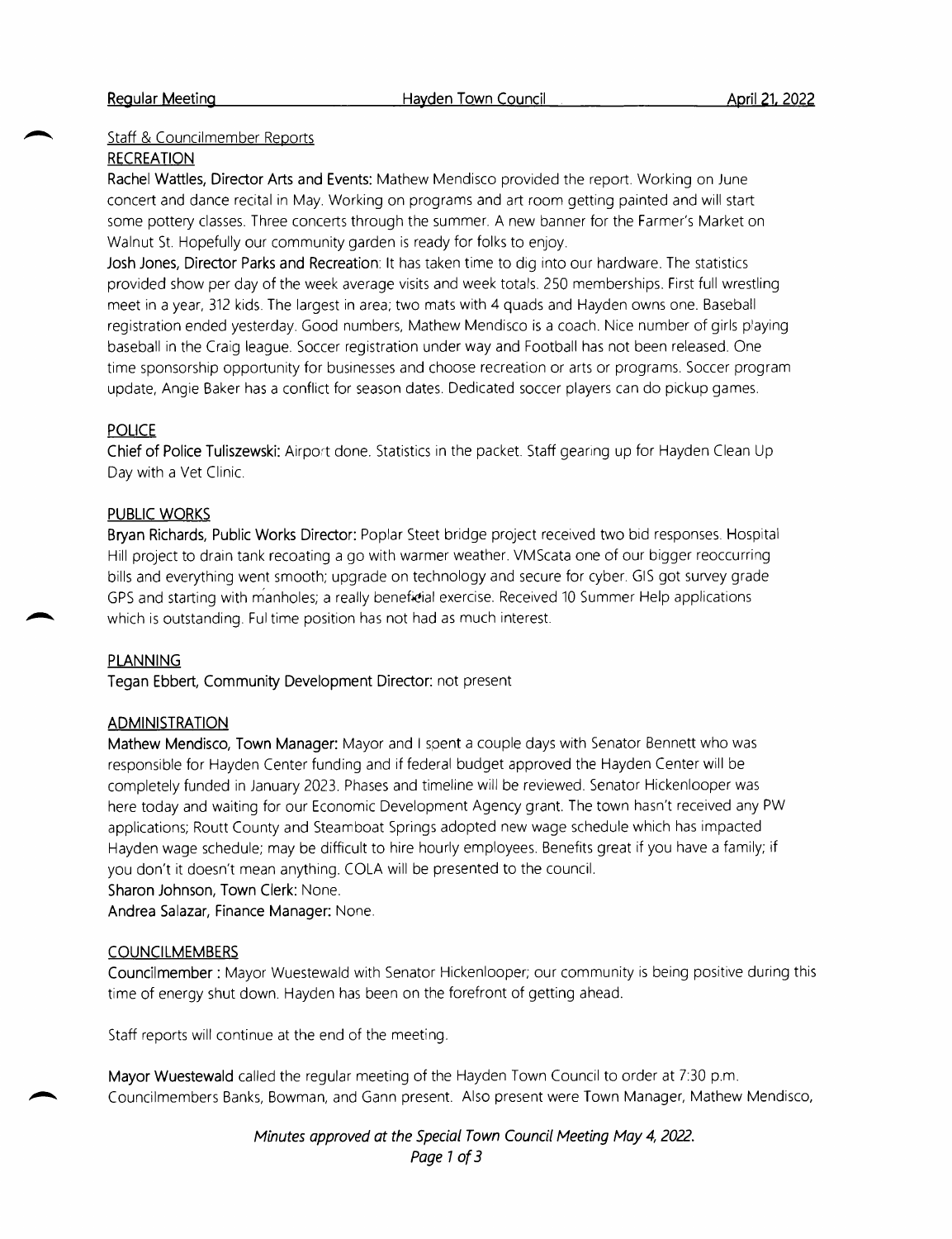Town Clerk, Sharon Johnson, Police Chief, Greg Tuliszewski, Public Works Director, Bryan Richards, Planning and Zoning Director, Tegan Ebbert, Recreation Director, Josh Jones and Finance Manager, Andrea Salazar.

| <b>OPENING PRAYER</b>                                                                                      | Mayor Wuestewald offered the opening prayer.                                                                                                                                                                                                                                                                                                                                                                                                                                                                                                                                                                                                                                                                                                                                                              |
|------------------------------------------------------------------------------------------------------------|-----------------------------------------------------------------------------------------------------------------------------------------------------------------------------------------------------------------------------------------------------------------------------------------------------------------------------------------------------------------------------------------------------------------------------------------------------------------------------------------------------------------------------------------------------------------------------------------------------------------------------------------------------------------------------------------------------------------------------------------------------------------------------------------------------------|
| PLEDGE OF ALLEGIANCE                                                                                       | Mayor Wuestewald led the Pledge of Allegiance.                                                                                                                                                                                                                                                                                                                                                                                                                                                                                                                                                                                                                                                                                                                                                            |
| MINUTES-<br>April 7, 2022                                                                                  | Councilmember Banks moved to approve the minutes of the Regular Town Council<br>Meeting held on April 7, 2022. Councilmember Bowman seconded. Roll call vote.<br>Councilmember Banks - aye. Councilmember Gann - aye. Councilmember Bowman<br>- aye. Mayor Wuestewald - aye. Motion carried.                                                                                                                                                                                                                                                                                                                                                                                                                                                                                                              |
| PUBLIC COMMENTS                                                                                            | Ken Fones, 374 Lakeview Dr, Fones Construction on Lincoln Ave., Hayden, CO. Mr.<br>Fones expressed interest in the Northwest Business Park. Mathew Mendisco, Town<br>Manager replied that the Town was anticipating funding and waiting for response<br>on sources. Ken, indicated Fones Construction has had sewer problems. The<br>building was never tied in to the main, about 12 inches short; talked through a<br>resolution. Suggested the town look at policy when the property owner is<br>responsible. Urged the town to due diligence to do camera surveying. Consideration<br>if a pipe fails, where the responsibility lies. Asked about ordinance to extend the<br>width of the drive way. There was a time when the specs were on line. Vision on<br>Hwy40 at Kum n Go in a safety hazard. |
| PROCLAMATIONS/<br><b>PRESENTATIONS</b>                                                                     |                                                                                                                                                                                                                                                                                                                                                                                                                                                                                                                                                                                                                                                                                                                                                                                                           |
| Review Town of Hayden<br>Employee Handbook and<br>Policies                                                 | Mathew Mendisco, Town Manager, town staff will be endeavoring on updating the<br>employee handbook. Human Resources updates using Mountain State Employers<br>Council; moving through our Purchasing Policy; reviewing water and sewer and all<br>active policies to update or rescind. The review and updates will be based on core<br>values, mission, and vision. Health insurance will be reviewed over the course of the<br>next year. We have a workplace free of harassment for employees, residents, and<br>customers.                                                                                                                                                                                                                                                                            |
| <b>CONSENT ITEMS</b>                                                                                       | Councilmember Banks moved to approve the consent items. Mayor Wuestewald<br>seconded. Roll call vote. Councilmember - aye. Councilmember - aye.                                                                                                                                                                                                                                                                                                                                                                                                                                                                                                                                                                                                                                                           |
| Consideration of bill<br>payment voucher - April<br>5, 2022 in the amount of<br>\$46,385.98                | Councilmember Bowman - aye. Councilmember Gann - aye. Councilmember Banks<br>- aye. Mayor Wuestewald - aye. Motion carried.                                                                                                                                                                                                                                                                                                                                                                                                                                                                                                                                                                                                                                                                               |
| Consideration to approve<br>payment bill vouchers<br>dated April 10, 2022 in the<br>amount of \$511,658.13 |                                                                                                                                                                                                                                                                                                                                                                                                                                                                                                                                                                                                                                                                                                                                                                                                           |
| <b>OLD BUSINESS</b>                                                                                        | None                                                                                                                                                                                                                                                                                                                                                                                                                                                                                                                                                                                                                                                                                                                                                                                                      |